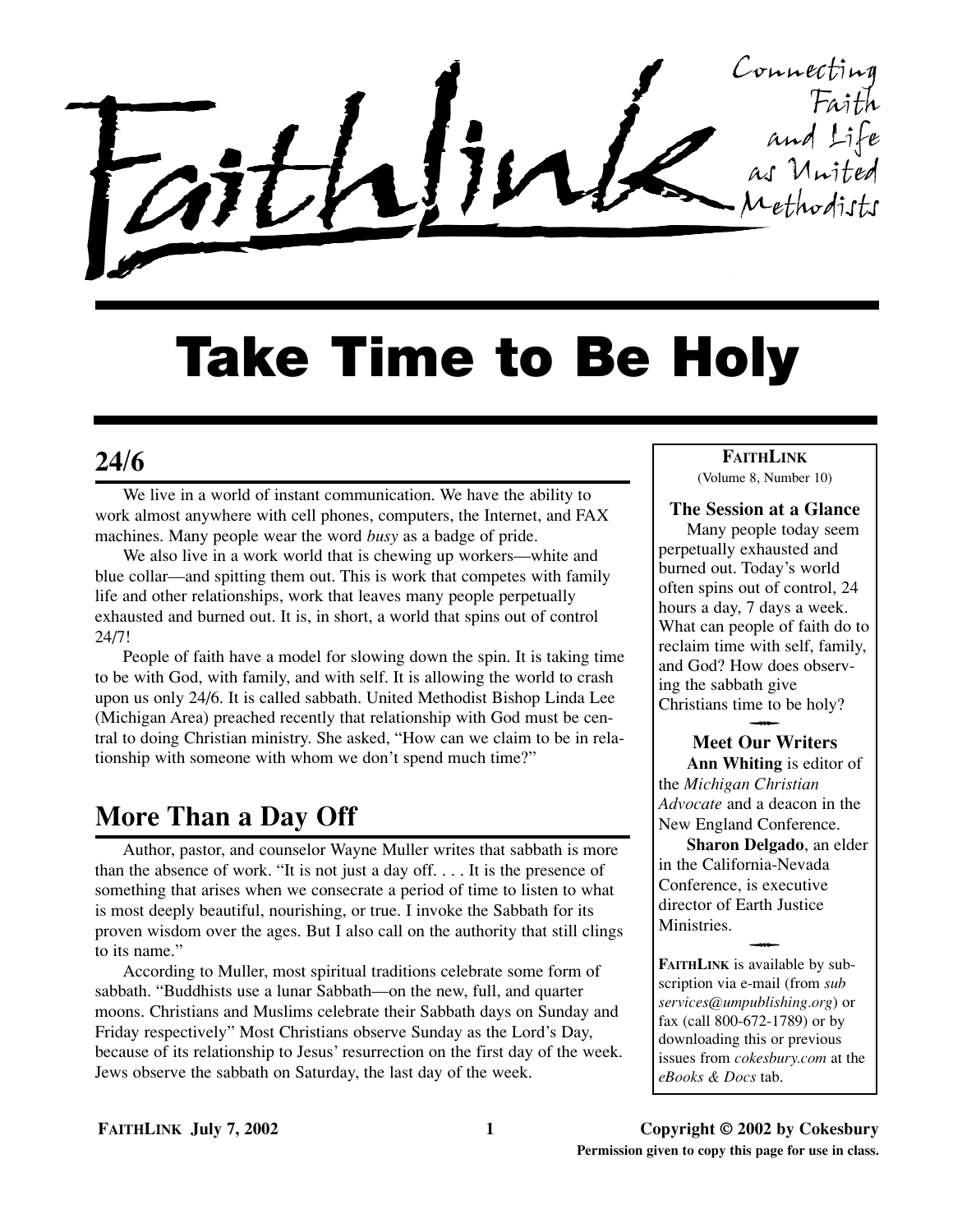# **Permission, Not Legalism**

Sabbath gives us permission to stop and rest without feeling guilt or shame for taking the time. Rooted in the Creation story of Genesis, in which God rested on the seventh day after creating the world, sabbath embodies the rhythms of life and of the earth. Other writers suggest it is intertwined with the biblical concept of jubilee in which the earth must be left fallow every seven or 50 years in order to renew it. Humans, created in the image of God, need the same rhythm of renewal in our lives.

In the two versions of the Ten Commandments (Exodus 20:8; Deuteronomy 5:12), one commands humanity to "remember" the sabbath, the other to "observe" it. We are commanded to keep the sabbath holy. As Jewish tradition developed, a lengthy list of rules for observing the sabbath––actually a list of what not to do––developed in Scripture and in the rabbinical tradition. The "don'ts" carried over into some aspects of Christianity in America, resulting in so-called "Blue Laws" that kept businesses closed on Sundays until almost 20 years ago. The Blue Laws may be part of our childhood memories of quiet, even boring, Sundays when play and other entertainment were curtailed. Modern conversation about sabbath has its own list of "don'ts," but the list also has its own quality of permission-giving: Stop for a day or an hour or even a few captured minutes and be open to God reaching for us.

# **Celebrate Time**

Contemporary writers offer long lists of things to do with sabbath time. Abraham Joshua Heschel, in his book *The Sabbath*, writes, "The meaning of the Sabbath is to celebrate time rather than space. Six days a week we live under the tyranny of things of space; on the Sabbath we try to become attuned to holiness in time. It is a day on which we are called upon to share in what is eternal in time, to turn from the results of creation to the mystery of creation; from the world of creation to the creation of the world."

Sabbath also allows us to open our hearts to others. Wayne Muller writes, "Sabbath is not only for ourselves; rested and refreshed, we more generously serve all those who need our care. The human spirit is naturally generous; the instant we are filled, our first impulse is to be useful, to be kind, to give something away."

## **Core Bible Passages**

#### **Genesis 2:1-3; Exodus 16:4-30; 20:8-11; Deuteronomy 5:12-15; Mark 2:27-28**

In biblical literature the word *sabbath*, from the Hebrew word *shabbat*, means the weekly day of rest and abstention from work. The concept stems from **Genesis 2:1-3**, which describes God ceasing from the work of Creation and declaring the day holy. Remembering or observing the sabbath is enjoined in the Ten Commandments (**Exodus 20:8-11; Deuteronomy 5:12-15**).

Rabbi Arthur Waskow, writing in *Sojourners* ("Radical Shabbat: Free Time, Free People") says, "The Sabbath appears first as a cosmic truth in the creation story . . . but seems to have had no effect on human life till just after the great liberation of the Israelites from slavery. In Exodus 16:4-30, Shabbat is made known, along with the manna in the wilderness. This story of food and rest echoes and reverses the tale of Eden."

Author Wayne Muller says Jewish texts prohibit 39 specific acts during sabbath. He says that prohibiting some things gives "deep permission" for others to happen: "love, friendship, prayer, touch**,** singing, rest."

Jesus always observed the legal requirements of the Jewish sabbath. Jesus also questioned the strict standards of sabbath observance created by the Pharisees. In **Mark 2:27-28**, Jesus chided the Pharisees by saying "The Sabbath was made for humankind, and not humankind for the Sabbath."

*FAITHLINK: Connecting Faith and Life as United Methodists* is a weekly, topical study and an official resource for The United Methodist Church approved by the General Board of Discipleship and published weekly by Cokesbury, The United Methodist Publishing House; 201 Eighth Avenue, South; P.O. Box 801; Nashville, Tennessee 37202-0801. Scripture quotations in this publication, unless otherwise indicated, are from the New Revised Standard Version of the Bible, copyrighted © 1989 by the Division of Christian Education of the National Council of the Churches of Christ in the United States of America, and are used by permission. All rights reserved. **Permission is granted to photocopy pages 1-4 of this resource for use in FAITHLINK study groups.**

Fax **comments** to FaithLink, 615-749-6512, or send e-mail to Dow Chamberlain, Senior Editor, *dchamberlain@umpublishing.org.* For **fax problems**, fax FREE to 800-445-8189. For **e-mail problems**, send e-mail to *Cokes\_Serv@umpublishing.org*. To **order**, call 800- 672-1789, or visit our Web site at *www.cokesbury.com/digitalstore*.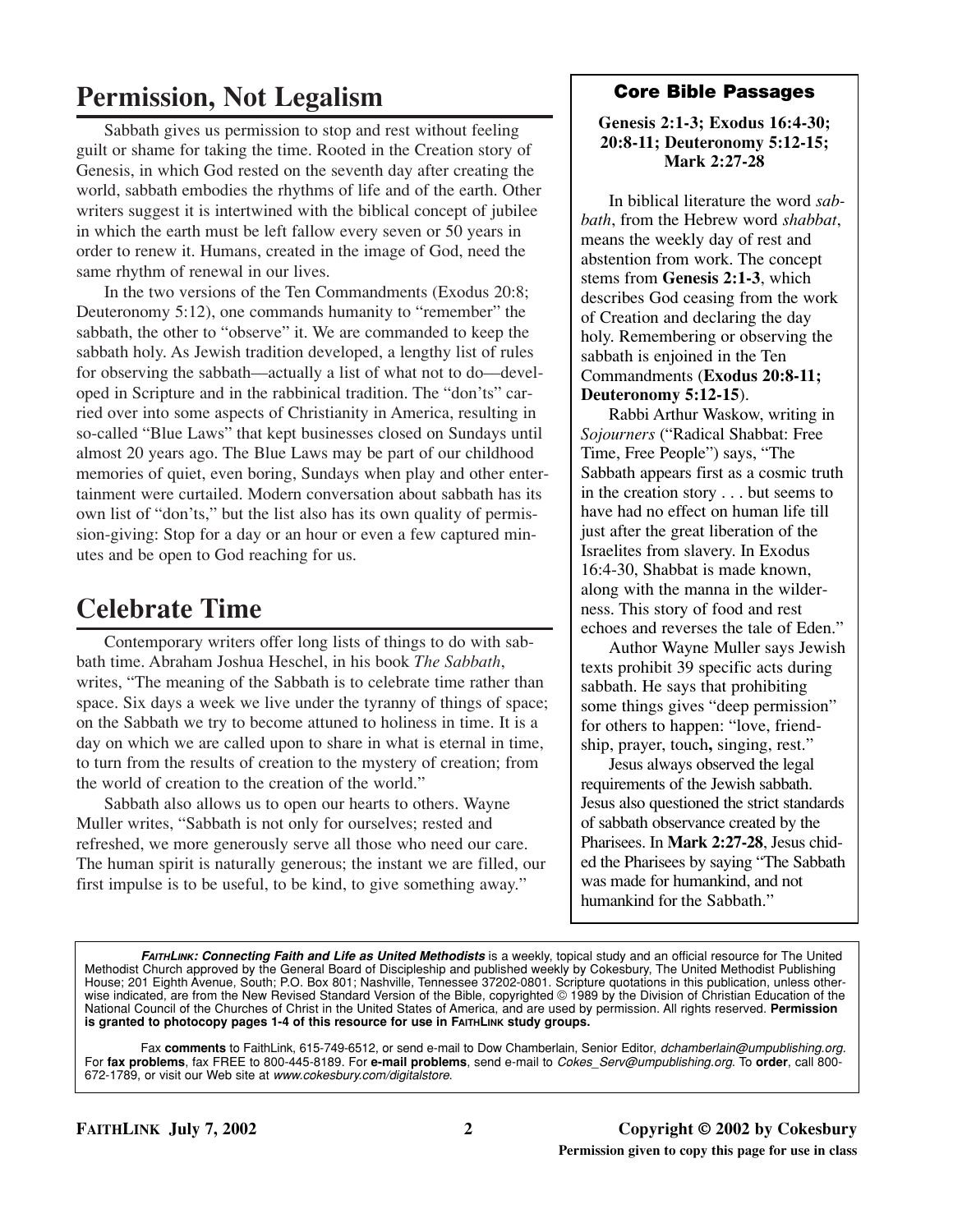# **How Did We Lose the Sabbath?**

Ken Briggs, religion journalist and columnist for *beliefnet.com*, concludes that many churches have helped crowd out sabbath. "Churches are often part of the problem, infusing the day with . . . activities of their own. Church people are consumers, too. As the buying spree intensifies, things like Sabbath observance get crowded out."

Writing "Rediscovering the Sabbath" in *Christianity Today,* Dorothy Bass cited the 1991 "surprise" bestseller, *The Overworked American,* by economist Juliet Schor. Schor reported that "work hours and stress are up, and sleep and family time are down for all classes of employed Americans."

Bass writes that more than a day off or quality time with the kids is needed to heal overworked Americans. She writes, "The historic practice of setting aside one day a week for rest and worship promises peace to those who embrace it. Whether we know the term Sabbath or not, we the harried citizens of later modernity yearn for the reality. We need Sabbath, even though we doubt we have time for it. . . . The practice of Sabbath keeping may be a gift waiting to be unwrapped," she continues. "For many of us, receiving this gift will require first discarding our image of Sabbath as a time of negative rules and restrictions. . . . relocating our understanding of this day in the biblical stories of Creation, Exodus, and Resurrection will be essential if we are to discover the gifts it offers."

# **Rediscovering and Reclaiming Sabbath**

Last winter, the United Methodist Clergywomen's Consultation focused on rediscovering and reclaiming the sabbath. As with spouses, parents, and workers, clergy find it difficult to claim rest and spiritual renewal for themselves, too. A speaker at the consultation, Bishop Charlene Kammerer (Charlotte, NC Area) said, "Most of us live in such a whirlwind of activity that we don't always hear the voice of Jesus. The sabbath is a time to rest in Jesus' presence. Jesus says to us to come away by ourselves, and I will be there to renew you, heal you, hold you and bless you. This is an invitation we should not refuse."

At the consultation, clergywomen were encouraged to take time for consecrated holy leisure. Speakers emphasized that allocating an unstructured day––without meetings, projects, tasks, agendas, or scheduled time with others––provides time for visioning, discernment, listening to the inner self, and acquiring a relaxed alertness about life.

# **John Wesley . . . on the Sabbath**

In his sermon, "On the Sabbath" (#131), Methodism's founder John Wesley wrote that Methodists should keep the sabbath that "they might be holy as God is holy" and then "spend the other six days as became those who acknowledged their Creator and Sanctifier."

Written in 1730, this sermon reviews in great detail the scriptural basis for observing sabbath: God ceased from work on the seventh day and then established sabbath-keeping as a commandment and as the way to holiness.

Wesley preached, "The sum of what has been hitherto observed is this: God, who hath an undoubted right to command men what he pleases . . . was pleased to give them this command, 'Remember the Sabbath day to keep it holy.' Nay, and was also pleased to acquaint them with several of the reasons that moved him so to do, the chief of which are these: (1) that man, by imitating one particular action of God, might retain a more lively and lasting sense of God's being the Creator, of himself and all things; (2) that he might constantly remember who it is that is his Sanctifier as well as Creator; (3) that he might be ever mindful that it is the business of his life to imitate him in all things; to make God's mercy, justice, and holiness the pattern of all his thoughts, words, and actions."

Wesley spells out three ways of keeping the Sabbath holy: "We must . . . employ a considerable part of this day in praying to and praising God. . . . We may do works of necessity and mercy on this day. . . . We may not do any manner of work therein which neither necessity nor mercy requires."

Wesley also allows for "some recreation. . . . because few minds are of so firm a temper as to be able to preserve a cheerful devotion, a lively gratitude without it."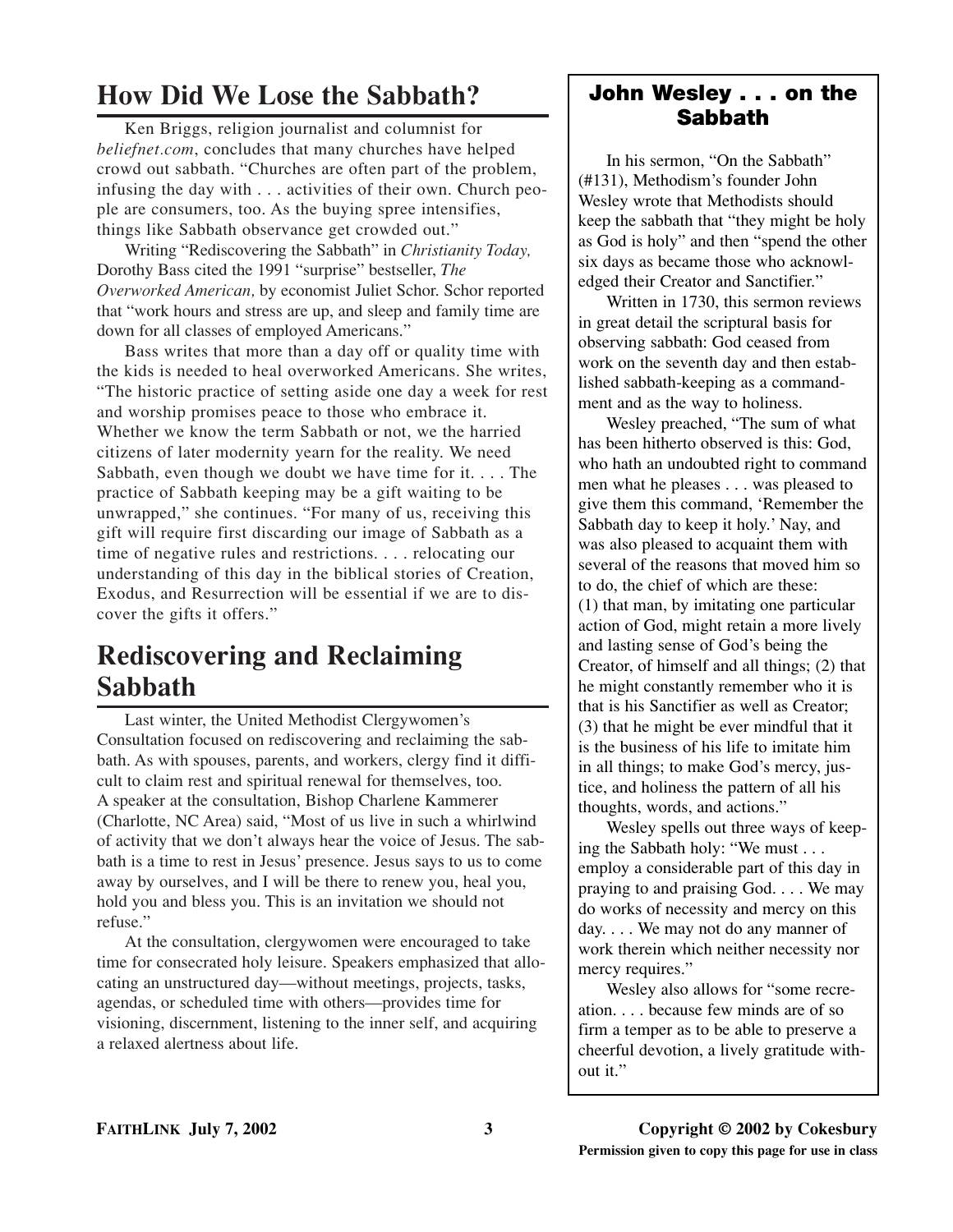# **Roadblocks to Sabbath**

African clergywomen attending the United Methodist Clergywomen's Consultation reported that the Western concept of sabbath is not a reality for them. "There is no Sabbath for us back home. We work 24 hours a day with little or nothing," said the Rev. Nelly Wright of civil war-torn Liberia. Wright and three other clergywomen from Liberia expressed guilt for being at the consultation, where they could have fun and access to generous quantities of food. They and other African clergywomen spoke of the high levels of poverty, unemployment, and hunger resulting from tribal and civil war and other pandemic problems.

Dorothy Bass writes in "Rediscovering the Sabbath" that "taking on a Sabbath rhythm would not be easy" and that pressures to work and spend are only part of the problem. "Some other obstacles also make it difficult to retrieve this practice. One is figuring out how to make Sunday special when it is no longer protected by legislation and custom. The arrangement of time by society as a whole is political, of course: how time is structured makes someone's life easier and someone's harder."

# **No Longer "Heart Killing"**

The Chinese character for *busy* is composed of two characters: heart and killing. Thomas Merton described activism and overwork as a "pervasive form of contemporary violence." There is little doubt that Americans lead busy lives in a busy society. Reclaiming sabbath is one way for Christians to return to the natural rhythms of rest and renewal, learning to affirm that 24/6 is a gift of God that allows us to treat ourselves gently and lovingly so that we can treat God's world and all God's children with the same gentleness and love.

# **Books to Guide Your Sabbath Practice**

The books listed below are available from *cokesbury.com*.

♦ *Sabbath: Finding Rest, Renewal, and Delight in Our Busy Lives*, by Wayne Muller (Bantam Trade Paperback, 1999). Muller weaves themes about sabbath with his own and others' experiences.

♦ *Sabbath Time: Understanding and Practice for Contemporary Christians*, by Tilden Edwards (The Upper Room, 1992). Helps readers balance worship, play, rest, work, community, and ministry through an exploration of the historical roots, rhythms, and traditions of the sabbath.

♦ *A Day of Rest: Creating Spiritual Space in Your Week*, by Martha W. Hickman (Abingdon, 2002). Explores ways to carve out a spiritual time in the week for renewal of body and spirit.

♦ *Sabbath: Its Meaning for Modern Man*, by Abraham Heschel (Farrar Strauss, 1975). A classic in modern writing about the sabbath.

♦ *Keeping the Sabbath Wholly*, by Marva Dawn (William B. Eerdman, 1989). In addition to this book, Dawn has written on the sabbath for magazines and journals.

# **Sabbath "Dos" and "Don'ts"**

In *Keeping the Sabbath Wholly*, Marva Dawn develops a four-part pattern for keeping the sabbath:

1. Ceasing not only from work but also from productivity, anxiety, worry, and possessiveness.

2. Resting the body and the mind, emotions and spirit, a wholistic rest.

3. Embracing Christian values, our calling in life, and the wholeness God offers us.

4. Feasting, celebrating God and God's goodness in individual and corporate worship as well as feasting with beauty, music, food, affection, and social interaction.

Other suggested sabbath practices include:

 $\blacklozenge$  lighting candles to mark the beginning of sabbath (as Jews have done for centuries to begin Shabbat);

♦ praying and reading Scripture; the ancient practice of *lectio divina* is especially appropriate; allow the passage to speak to you at a deep level rather than trying to analyze it;

♦ resting without guilt;

♦ reveling in solitude or using some of your sabbath time to be with family and friends;

♦ spending time in nature, a "no destination" walk, or a bike ride are good choices.

Do not let the telephone or other electronics interrupt your time with God. Be kind to the environment, and do not drive your car. Do not focus on doing; focus on being with yourself and God!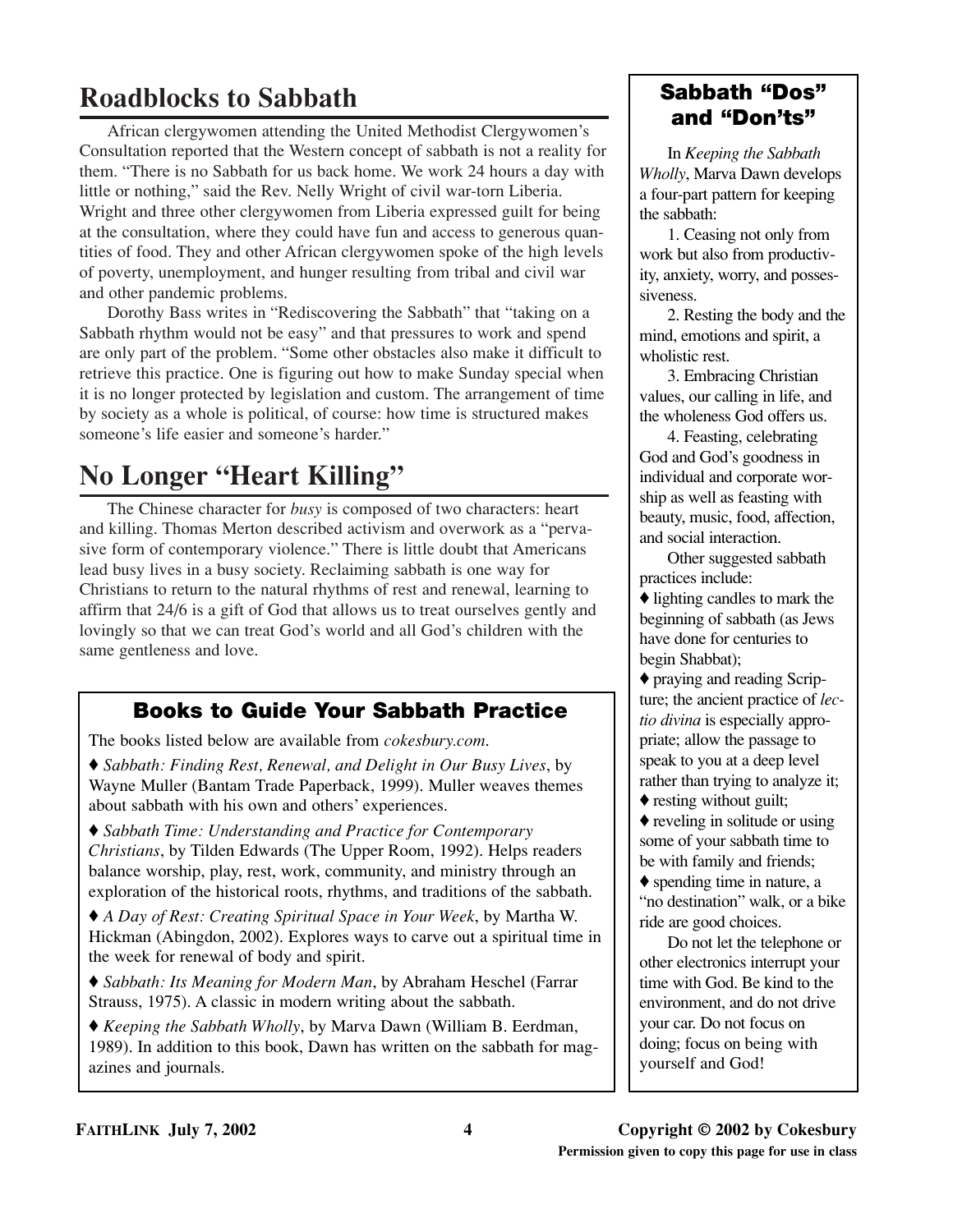Faithlink

# Take Time to Be Holy

# **How can we find renewal in sabbath rest?**

# **CREATE Your Teaching Plan**

Keeping in mind your group members and your group time, choose from among the OPEN, CONTINUE, and CLOSE activities or from "Teaching Alternatives" to plan this session.

# **OPEN With Prayer and Song**

#### **A. Sing and Pray (5 minutes)**

From *The United Methodist Hymnal*. Sing "Serenity" (499), and pray Howard Thurman's prayer "For God's Gifts (489).

# **CONTINUE With Study**

#### **B. Bible Study (15 minutes)**

Read "Core Bible Passages" on page 2. Ask a group member to read aloud Genesis 2:1-3, which describes God resting on the seventh day. Then read aloud the two versions of the commandment on sabbath (Exodus 20:8; Deuteronomy 5:12). What do the two versions tell you about how sabbath relates to rest and work? How are the normal relationships among people, and even

their animals, different on the sabbath? Make a list of contemporary comparisons, noting differences in economic class, employment, and time for leisure. Then review the list of prohibited tasks. Should Christians refrain from all of these activities, or might some of them be part of a holy, healthy sabbath?

Jesus' conduct may have offended the strictest Pharisees, but he never violated any actual sabbath laws. What sabbath traditions observed by some Christians do not seem relevant to you? Discuss.

### **C. A Day Off (15 minutes)**

Read " 24/6" on page 1. Invite participants to share experiences, lifestyle, and obligations that might make them yearn for sabbath time. Discuss how group members usually spend a "day off" from work or other regular activities. Ask: What is holy about the way you are currently spending your time off? What isn't?

# **D. Permission, Not Legalism (15 minutes)**

Read "Permission, Not Legalism" on page 2. Invite the group to think about and discuss what it would take for them to feel they have "permission" to take time for themselves, time with God, time for rest? Ask members to recall times in their lives when special times of prayer or meditation resulted in a new or renewed commitment to charity, service, mission work, or social justice actions.

# **E. Losing the Sabbath (10 minutes)**

Read "How Did We Lose the Sabbath?" on page 3. Invite group members to recall Sundays from their childhood. How do these memories compare with how you will spend Sunday today. Do your experiences differ? If so, how?

#### **F. Reclaiming Sabbath (15 minutes)**

Read "Rediscovering and Reclaiming Sabbath" on page 3. Sabbath, more and more, is harder for Christians to keep. Discuss how finding sabbath time is difficult. At the recent clergywomen's consultation, speakers highlighted how it is difficult for clergy to keep sabbath. Ask: How might lay persons help their pastor find sabbath time?